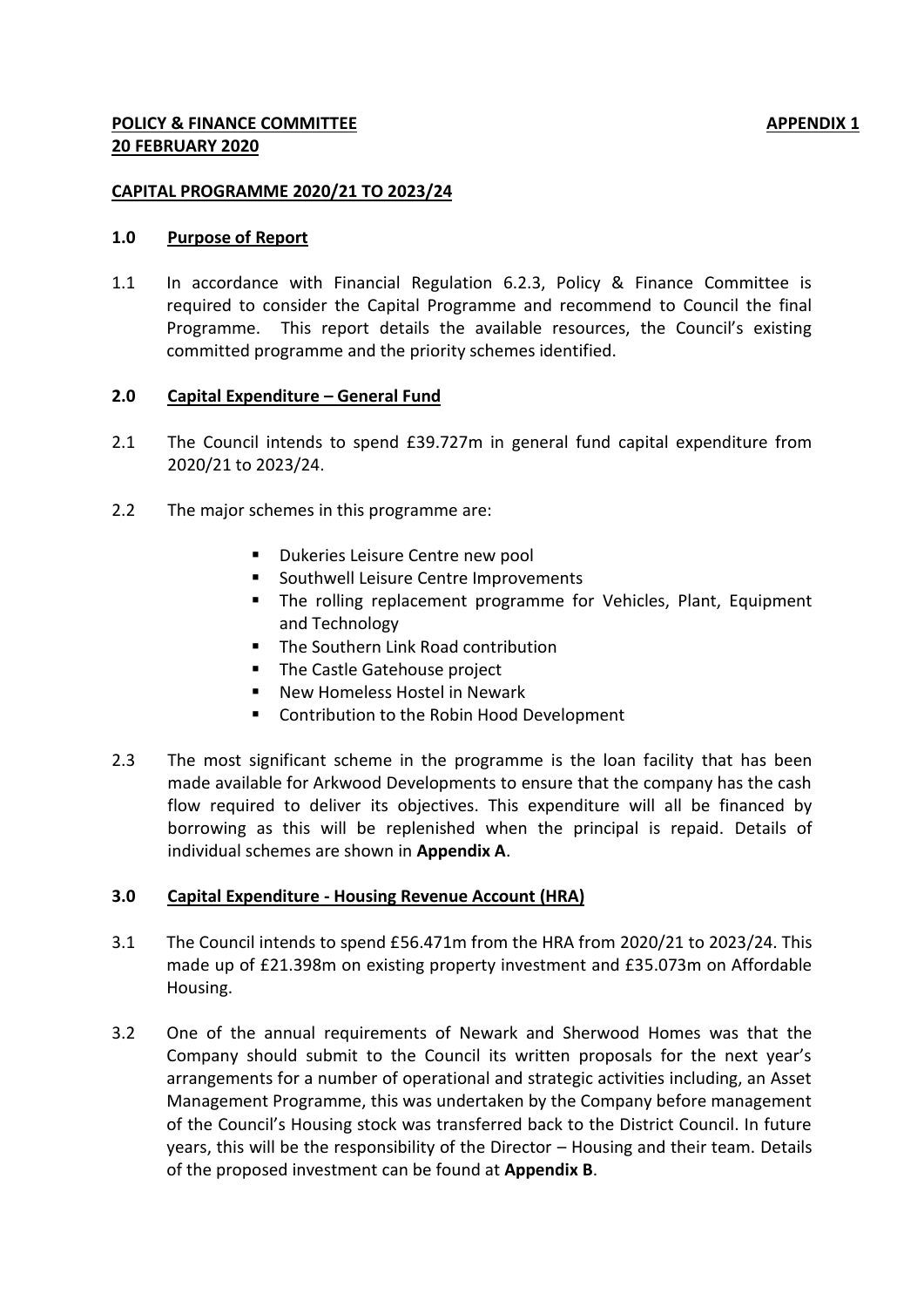- 3.3 This HRA capital budget includes costs in relation to phase 3 to 5 of the new build programme which commenced in August 2017. To date, in addition to the 60 units delivered at Gladstone House, Newark (*an extra care scheme*), the first two phases of the development programme have delivered 120 new council homes. As reported at Homes & Communities Committee on 20 January 2020.
- 3.4 Ollerton & Boughton Extra Care scheme is progressing with works starting on site in October 2019 to deliver the 40 unit extra care scheme, comprising 30 apartments and 10 bungalows This scheme has been successful in a bid to Homes England for grant of £2.080m (£1.560m 2019/20 and £0.520m in 2020/21). Details of the full development programme are available at **Appendix B**.

# **4.0 Resources Available**

- 4.1 External Grants and Contributions can provide additional resources to the Capital Programme. Grant funding is subject to a detailed bidding process.
- 4.2 The most significant grants currently expected over the medium term are from the Better Care Fund (BCF) for Disabled Facilities Grants (DFG's), Homes England (HE) for Ollerton & Boughton Extra Care Scheme, and Section 106 (S106) monies. In addition to this, grants held from previous years for specific purposes are due to be utilised i.e. Local Enterprise Partnership (LEP) Grant that has been received in relation to the Southern Link Road.

|                                               | General<br><b>Fund</b><br>f'm | <b>HRA</b><br>f'm | $1 - 4 - 1$<br>f'm | <b>Total</b><br>f'm |
|-----------------------------------------------|-------------------------------|-------------------|--------------------|---------------------|
| Balance $@1$ Apr 2020                         | 0.958                         | 2.187             | 1.756              | 4.901               |
| Estimated Receipts 2020/21 - 2023/24          | 0                             | 2.021             | 2.434              | 4.455               |
| Approved for Financing $2020/21 -$<br>2023/24 | 0.956                         | 4.208             | 4.126              | 9.292               |
| <b>Unallocated Capital Receipts Balance</b>   | 0.002                         | 0.000             | 0.064              | 0.066               |

4.3 Capital Receipts

- 4.4 The HRA capital receipts and 1-4-1 figures above relate to Right to Buy (RTB) sales. The 1-4-1's are restricted for replacement homes and must be used as follows:
	- Amount to no more than 30% of the total scheme cost
	- Spent within 3 years of receipt, or returned to Government with interest

Officers are monitoring the deadlines closely and maximising use where practicable within the new build programme in order to avoid having to return the receipts with interest.

4.3 In keeping to the Council's Capital Strategy, unsupported borrowing is minimised to prevent any destabilisation of the General Fund from the interest and Minimum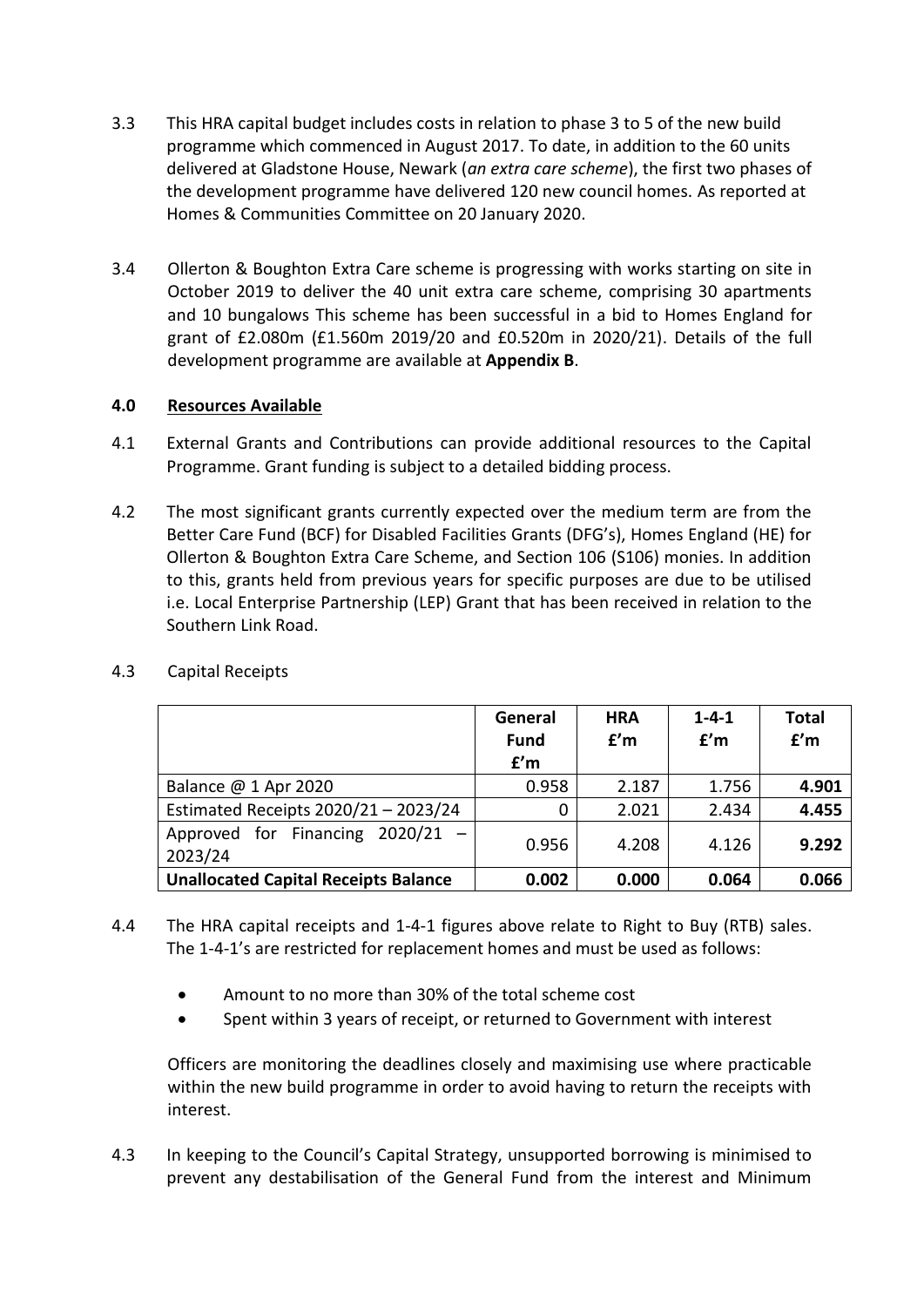Revenue Provision (MRP) that results from borrowing. Leasing is also tightly controlled within the revenue budgets for the same reason, and is rarely used, as the interest rates over the last few years has meant that the costs of borrowing are lower than leasing costs.

# **5.0 Financing**

5.1 Subject to the approval of the proposals outlined in section 2.0 and 3.0 above, the current plan for financing the capital programme is shown below.

|                                              | 2020/21 | 2021/22 | 2022/23 | 2023/24     |
|----------------------------------------------|---------|---------|---------|-------------|
| <b>COMMITTED SCHEMES EXPENDITURE</b>         |         |         |         |             |
| <b>Other Services</b>                        | 29.227  | 5.803   | 3.666   | 1.032       |
| <b>Total Expenditure</b>                     | 29.227  | 5.803   | 3.666   | 1.032       |
|                                              |         |         |         |             |
| <b>CAPITAL EXPENDITURE FINANCING</b>         |         |         |         |             |
| Net Internal and External Borrowing Approval | 16.224  | 2.418   | 2.966   | 0.332       |
| <b>Government Grants</b>                     | 4.566   | 3.148   | 0.700   | 0.700       |
| <b>Contributions from Third Parties</b>      | 3.906   | 0       | 0       | 0           |
| <b>Capital Receipts</b>                      | 0.724   | 0.233   | 0       | $\Omega$    |
| Capital Reserve                              | 1.020   | 0.004   | 0       | $\mathbf 0$ |
| <b>RCCO</b>                                  | 2.787   | 0       | 0       | $\mathbf 0$ |
| <b>Total Resources Available</b>             | 29.227  | 5.803   | 3.666   | 1.032       |

#### **GENERAL FUND PROGRAMME SUMMARY**

### **HOUSING CAPITAL PROGRAMME FINANCING SUMMARY**

|                                              | 2020/21 | 2021/22 | 2022/23 | 2023/24 |
|----------------------------------------------|---------|---------|---------|---------|
| <b>COMMITTED SCHEMES EXPENDITURE</b>         |         |         |         |         |
| <b>Housing Services - HRA</b>                | 23.909  | 15.314  | 12.166  | 5.081   |
| <b>Total Expenditure</b>                     | 23.909  | 15.314  | 12.166  | 5.081   |
|                                              |         |         |         |         |
| <b>CAPITAL EXPENDITURE FINANCING</b>         |         |         |         |         |
| Net Internal and External Borrowing Approval | 7.514   | 7.254   | 6.352   | 3.366   |
| <b>Government Grants</b>                     | 0.520   | 0       | 0       |         |
| <b>Contributions from Third Parties</b>      | 0.211   | 0       | 0       | O       |
| Capital Receipts                             | 4.574   | 2.339   | 1.422   |         |
| Housing Services Revenue Support (MRR)       | 11.091  | 5.722   | 4.392   | 1.715   |
| <b>Total Resources Available</b>             | 23.909  | 15.314  | 12.166  | 5.081   |

5.2 Once the capital expenditure has been incurred, the financing of the Capital Programme as a whole is arranged by the Section 151 Officer, in line with the Council's Constitution.